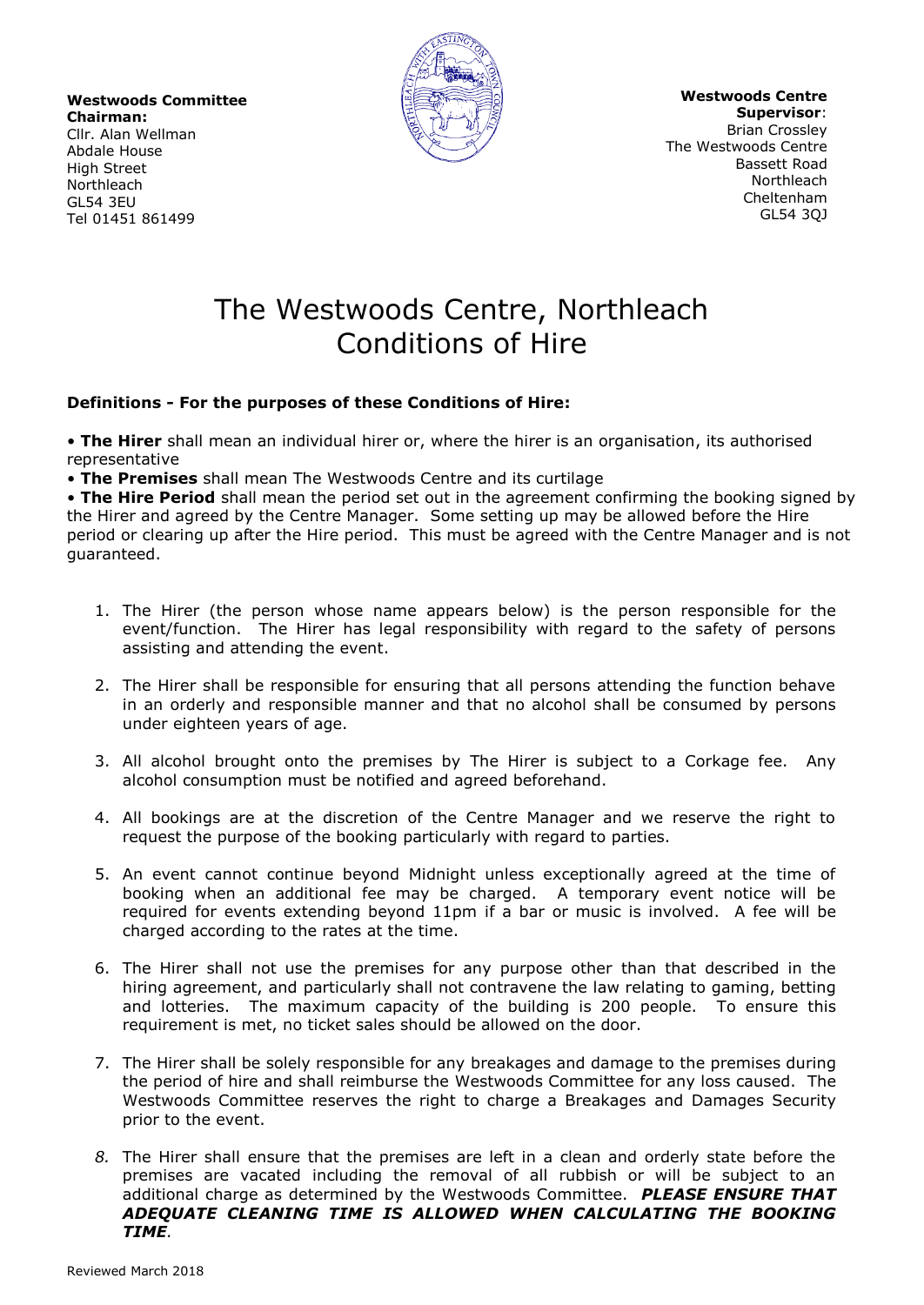- 9. The Hirer must enter any accident involving injury to a member of the public in the Accident Book available in the Kitchen for this purpose and to report any incident to the management of the Centre as soon as practicable afterwards.
- 10.Barbecues are only allowed by prior arrangement. Provided that consent is given, the Hirer is responsible for ensuring familiarity with safety equipment on the premises and is fully responsible for any damage caused. Fireworks are not permitted.
- 11. The Management reserve the right to cancel any booking in which case the Hirer shall be entitled to a refund of any deposit already paid.
- 12. The Hirer must pay a deposit amounting to 50% of the full cost before a booking can be confirmed and the balance of the account must be paid at least 14 days prior to the date of the booking unless agreed otherwise.
- 13. The Deposit is non-refundable and the Hirer shall forfeit any deposit made on cancellation of a booking less than 28 days prior to the event.
- 14. The agreement of the Centre Manager must be obtained before bringing any equipment on to the premises including Bouncy Castles. No form of supervision is provided by the management when brought in equipment is used and the Hirer is wholly responsible for its use. The hirer is also fully responsible should any damage, accident or injury be caused. It is the Hirer's responsibility to ensure the supplier has their own insurance.
- 15. The decision of The Westwoods Committee is final in any matter regarding The Westwoods Centre.
- 16. It is the Hirer's responsibility to ensure that parents supervise children at all times.
- 17. Please ensure that all children are supervised in the garden and kept away from the small river, plants and trees.
- 18. Children under 7 years of age are not allowed in the kitchen. Children under 15 years of age must be supervised in the kitchen.
- 19. The Hirer must ensure that any trailing cables or leads are clearly marked and taped down to prevent any trips or falls. The Hirer must provide their own tape for this purpose.
- 20. The Hirer must ensure that any spills are dealt with quickly. Cleaning items including mops and buckets are available in the kitchen.
- 21.A ladder is available if needed. The Hirer must ensure that they use it as instructed by the Supervisor and store it away safely. The responsibility of using the ladder safely rests with The Hirer.
- 22. It is the responsibility of The Hirer to ensure that all electrical equipment brought into the centre is PAT tested and in good working order.
- 23. The Hirer is responsible for returning the rooms used to their original condition. Please stack chairs, tables and staging carefully using appropriate manual lifting techniques. A trolley is available, behind the curtain in Fortey Hall.
- 24. If in the view of the Centre Manager, additional cleaning is required, this will be arranged and The Hirer will be advised of the cost. The cost of additional cleaning will be invoiced to The Hirer and will require immediate settlement.
- 25.Any food or drink left over must be disposed of or taken away by The Hirer. The Hirer is responsible for their own insurance with regard to the preparation and consumption of food. Please refer to the legal requirements concerning the preparation of food in our kitchen.
- 26. The Hirer is responsible for ensuring that all fire doors and access points are clear.